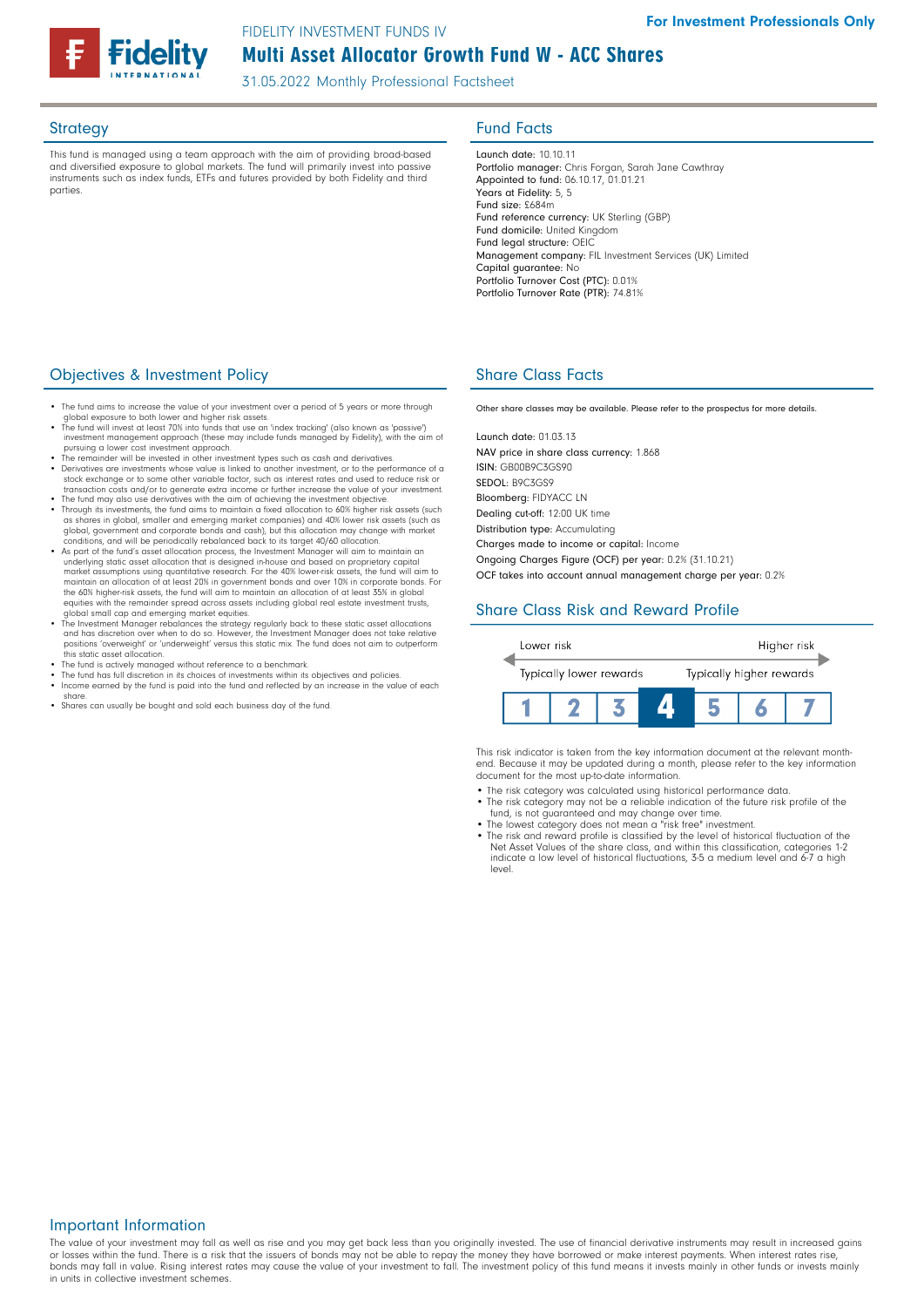

Past performance is not a reliable indicator of future results. The fund's returns can be affected by fluctuations in currency exchange rates.



Performance is shown for the last five years (or since launch for funds launched within that period).

### Performance for calendar years in GBP (%)



## Cumulative performance in GBP (rebased to 100) Performance for 12 month periods in GBP (%)



### Volatility & Risk (3 years)

| Annualised Volatility: fund (%) | 9.70 |
|---------------------------------|------|
| Sharpe Ratio: fund              | 0.61 |

Calculated using month-end data points. Definitions of these terms can be found in the Glossary section of this factsheet.

## Performance to 31.05.22 in GBP (%)

|                        | 1m     | 3 <sub>m</sub> | <b>YTD</b> | 1vr    | 3yr  | 5yr  | Since<br>$10.10.11*$ |
|------------------------|--------|----------------|------------|--------|------|------|----------------------|
| Fund cumulative growth | $-1.2$ | $-0.7$         | $-7.0$     | $-0.2$ | 19.8 | 26.2 | 86.8                 |
| Fund annualised growth | $\sim$ | $\sim$         | $\sim$     | $-0.2$ | 6.2  | 4.8  | 6.0                  |

Source of fund performance and volatility and risk measures is Fidelity. Performance is excluding initial charge. Basis: bid-bid with income reinvested, in GBP, net of fees. \*Performance commencement date.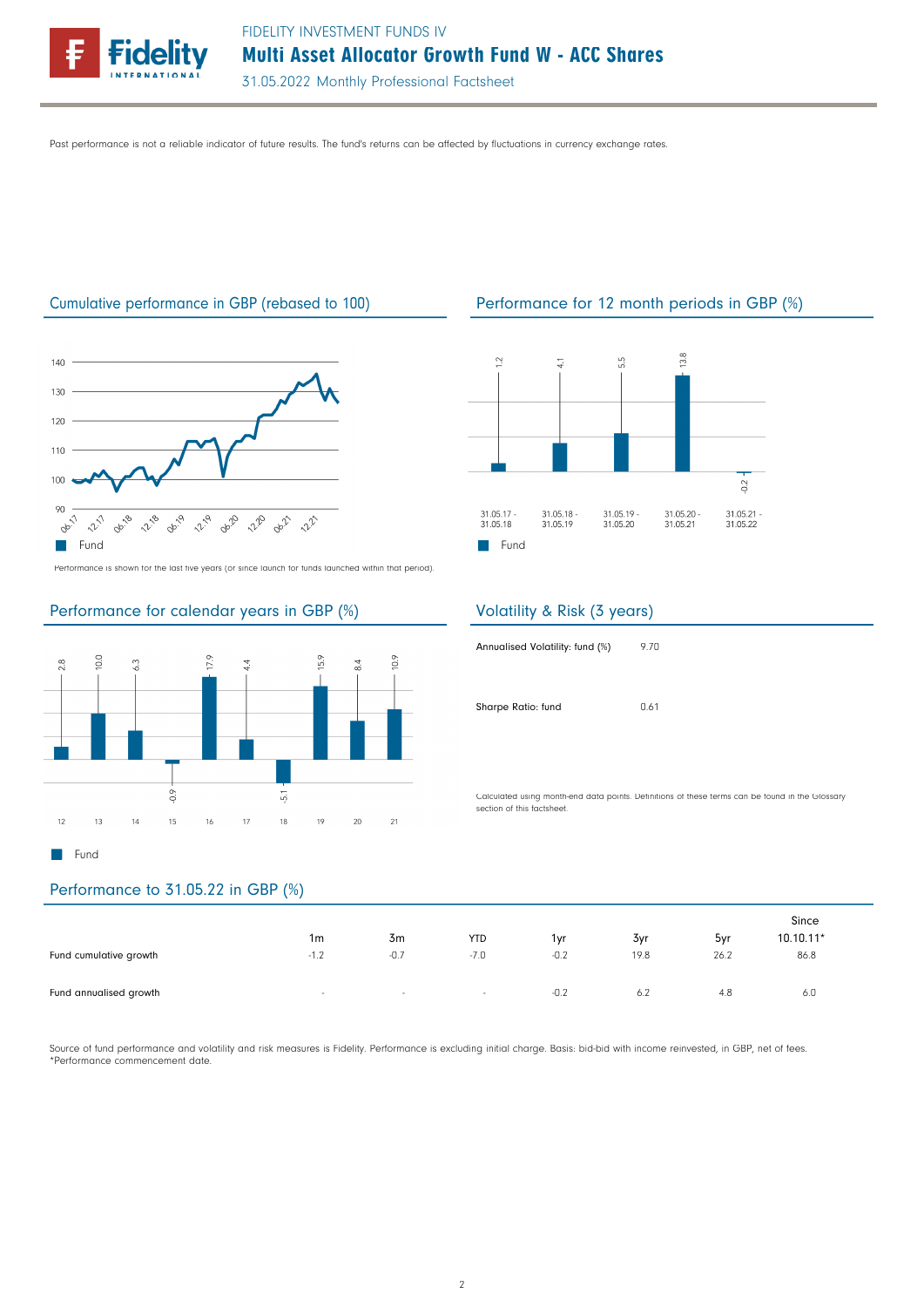

31.05.2022 Monthly Professional Factsheet

#### Introduction

This factsheet contains information about the composition of the fund at a particular point in time. It aims to help you understand how the fund manager is positioned to achieve the fund's objectives.

The asset class breakdown displays the totals for funds, as well as other investments (which could include derivatives), in each category. Where derivatives are held, their contribution to the total is included on an exposure basis – ie an amount equivalent to the value that would have been invested in a fund to produce an equivalent holding. Where derivatives are used they may cause fund totals to exceed 100% (although very minor differences could be attributable to rounding).

The Top Allocations table shows the manager's choice of individual funds and other investments (including derivatives and cash held as a strategic investment). Derivatives are shown on an exposure basis.



| Growth Assets             | 594  |
|---------------------------|------|
| Defensive Assets          | 40 1 |
| Cash and Other Strategies | nη   |
| Uninvested Cash & Other   | በ 5  |

#### Breakdown by Asset Class (% TNA) Breakdown within Asset Class (% TNA)

| Asset Class               | Sub-Asset Class                 | % TNA |
|---------------------------|---------------------------------|-------|
| Growth Assets             |                                 | 59.4  |
|                           | Global Equities                 | 41.5  |
|                           | <b>Global Emerging Equities</b> | 6.1   |
|                           | <b>Global Smaller Companies</b> | 5.9   |
|                           | Global REITS                    | 5.8   |
| Defensive Assets          |                                 | 40.1  |
|                           | Global Government Bonds         | 74.0  |
|                           | Global Corporate Bonds          | 16.1  |
| Cash and Other Strategies |                                 | 0.0   |
|                           | Cash & Other Assets             | 0.0   |
| Uninvested Cash & Other   |                                 | 0.5   |
| Total                     |                                 | 100.0 |

#### Top Allocations (% TNA)

| Allocation                                                             | Sub-Asset Class                 | % TNA |
|------------------------------------------------------------------------|---------------------------------|-------|
| Fidelity Index World Fund F Accumulation<br>Shares                     | <b>Global Equities</b>          | 29.8  |
| <b>HSBC Global Funds ICAV - Global</b><br>Government Bond Index Fund   | Global Government Bonds         | 14.2  |
| iShares Global Govt Bond UCITS ETF GBP<br>Hedged (Dist)                | Global Government Bonds         | 9.8   |
| HSBC - GLOBAL CORPORATE BOND INDEX-<br>S <sub>4</sub> C <sub>H</sub> G | Global Corporate Bonds          | 9.6   |
| ISHARES GLOBAL CORP GBP-H D                                            | Global Corporate Bonds          | 6.6   |
| Fidelity Index Emerging Markets Fund F<br><b>Accumulation Shares</b>   | <b>Global Emerging Equities</b> | 6.1   |
| BLACKROCK GLB PROP SEC FOT FND                                         | Global REITS                    | 5.1   |
| iShares Core MSCI World UCITS FTF USD<br>Acc (GBP)                     | Global Equities                 | 4.9   |
| Fidelity Index US Fund F Accumulation<br>Shares                        | Global Equities                 | 4.6   |
| L&G Global Small Cap Equity Index C GBP<br>Acc.                        | <b>Global Smaller Companies</b> | 4.1   |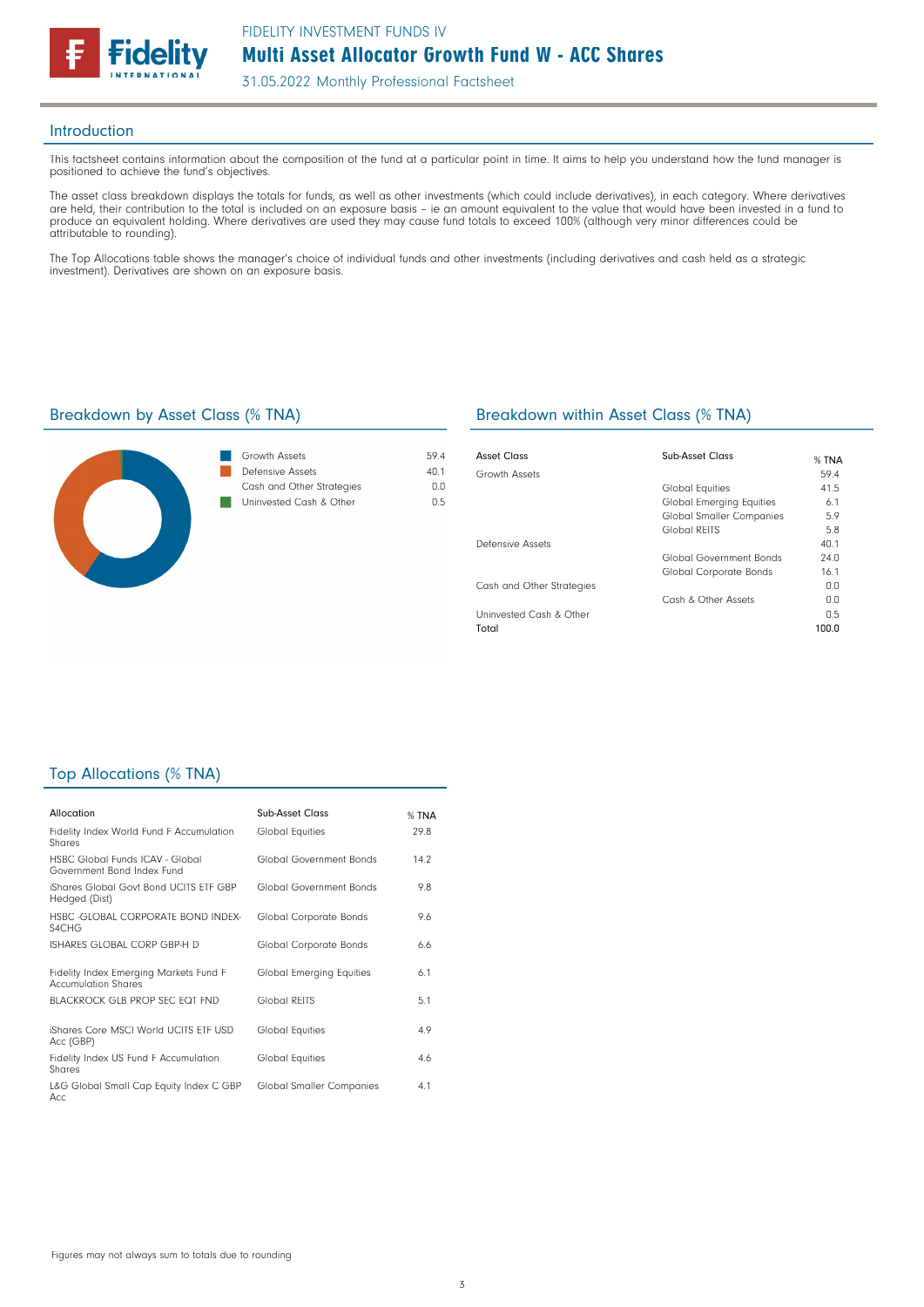

31.05.2022 Monthly Professional Factsheet

### **Attribution**

Performance attribution is produced in the currency shown below. For funds with multiple share classes, the attribution return reflects the aggregate performance across all the share classes. It may therefore deviate from the published return for a particular share class. When using the analysis for hedged share classes, please consider that the attribution is shown before the impact of hedging.

The contributions shown in the table are before the impact of charges. If charges are applied, their effect is captured in the "Other" category in the table and will also be reflected in the fund return.

| Currency of attribution | UK Sterling (GBP) |  |  |
|-------------------------|-------------------|--|--|
| One month return (%)    | $-1.18$           |  |  |

### Contribution Summary (%)

#### RANKED BY ABSOLUTE PERFORMANCE CONTRIBUTION

| Sub-Asset Class                 | Performance<br>Contribution |
|---------------------------------|-----------------------------|
| Global Corporate Bonds          | 0.03                        |
| <b>Global Emerging Equities</b> | 0.01                        |
| Cash & Other Assets             | 0.00                        |
| Global Government Bonds         | $-0.05$                     |
| <b>Global Smaller Companies</b> | $-0.11$                     |
| Global REITS                    | $-0.42$                     |
| Global Equities                 | $-0.63$                     |

| Uninvested Cash and Other | 0.00    |
|---------------------------|---------|
| Total                     | $-1.18$ |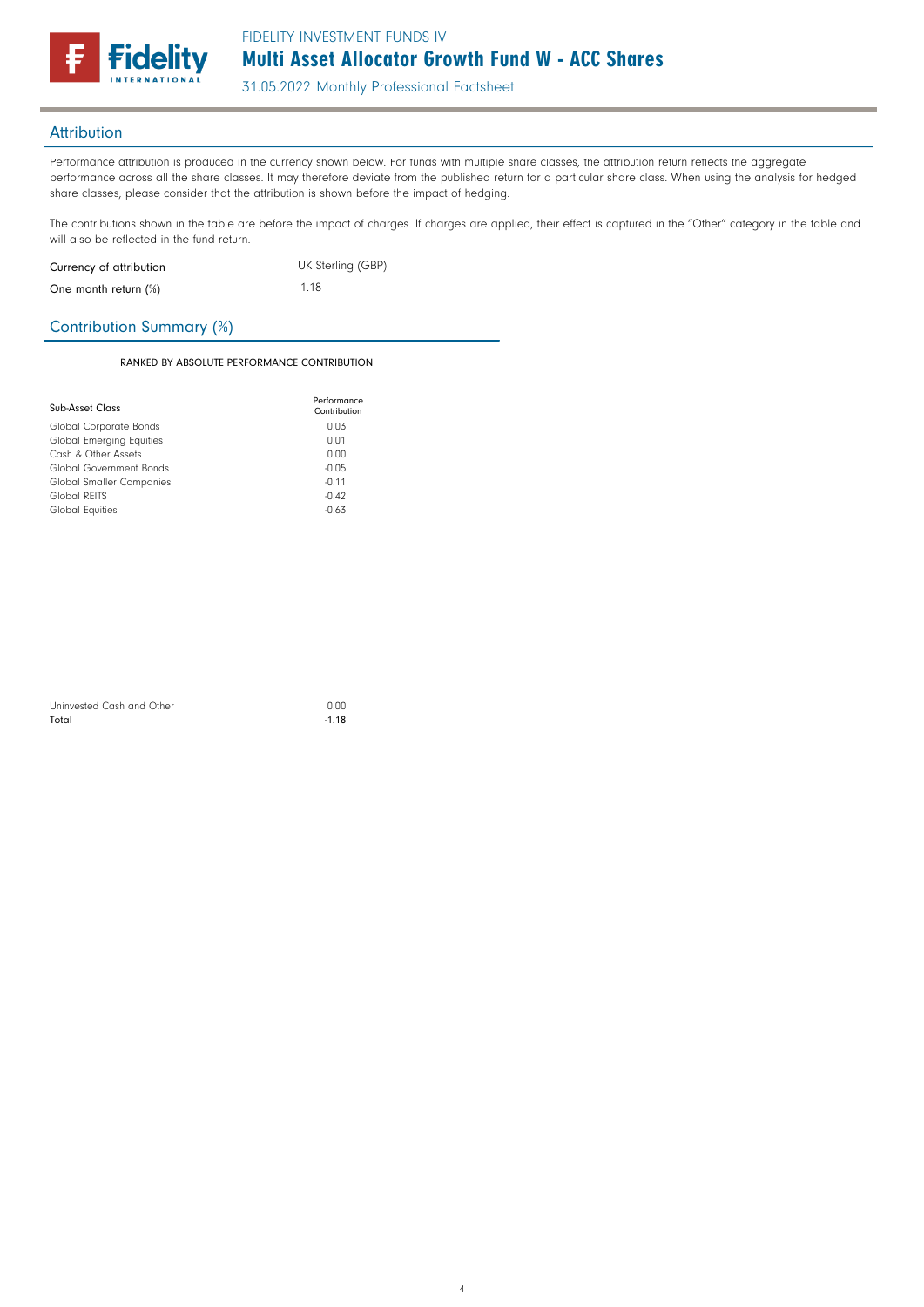# Multi Asset Allocator Growth Fund W - ACC Shares

31.05.2022 Monthly Professional Factsheet

#### Glossary / additional notes

**Fidelity** 

#### Volatility & Risk

**Annualised volatility:** a measure of how variable returns for a fund or comparative market index have been around their historical average (also known as "standard deviation"). Two funds may<br>produce the same return over a calculation is the standard deviation of 36 monthly returns presented as an annualised number. Volatility for funds and indices are calculated independently of each other.

**Relative volatility:** a ratio calculated by comparing the annualised volatility of a fund to the annualised volatility of a comparative market index. A value greater than 1 indicates the fund has been<br>more volatile than t measure of 0.8 would mean the fund has been 20% less volatile than the index.

**Sharpe ratio:** a measure of a fund's risk-adjusted performance, taking into account the return on a risk-free investment. The ratio allows an investor to assess whether the fund is generating adequate the fund is generati

**Annualised alpha:** the difference between a fund's expected return (based on its beta) and the fund's actual return. A fund with a positive alpha has delivered more return than would be expected given its beto

**Beta:** a measure of a fund's sensitivity to market movements (as represented by a market index). The beta of the market is 1.00 by definition. A beta of 1.10 shows that the fund could be expected to<br>perform 10% better tha

**Annualised tracking error:** a measure showing how closely a fund follows the index to which it is being compared. It is the standard deviation of the fund's excess returns. The higher the fund's<br>tracking error, the higher

**Information ratio:** a measure of a fund's effectiveness in generating excess return for the level of risk taken. An information ratio of 0.5 shows the fund has delivered an annualised excess return<br>equivalent to half the

R": a measure representing the degree to which a fund's return can be explained by the returns of a comparative market index. A value of 1 signifies the fund and index are perfectly correlated. A<br>measure of 0.5 means only correlation between fund and index).

#### **Ongoing charges**<br>The ongoing charge

The ongoing charges figure represents the charges taken from the fund over a year. It is calculated at the fund's financial year end and may vary from year to year. For classes of funds with fixed<br>ongoing charges, this may

The types of charges included in the ongoing charges figure are management fees, administration fees, custodian and depositary fees and transaction charges, shareholder reporting costs,<br>regulatory registration fees, Direct

undertaking. For more information about charges (including details of the fund's financial year end), please consult the charges section in the most recent Prospectus.

#### Historic yield

The historic yield for a fund is based on its dividends declared over the preceding 12 months. It is calculated by summing the dividend rates declared in that period, divided by the price as at the<br>date of publication. Dec

#### Sector/industry classification

**GICS:** The Global Industry Classification Standard is a taxonomy mainly used across MSCI and S&P indices in which each company is assigned by its principal business activity to one of 11 sectors, 24<br>industry groups, 69 in

**ICB:** The Industry Classification Benchmark is a taxonomy mainly used across FTSE Russell indices in which each company is assigned by its principal business activity to one of 11 industries, 20<br>supersectors, 45 sectors a

**TOPIX:** Tokyo stock Price Index, commonly known as TOPIX, is a stock market index for the Tokyo Stock Exchange (TSE) in Japan, tracking all domestic companies of the exchange's First Section. It is<br>calculated and publishe

**IPD** means the Investment Property Databank who are a provider of performance analysis and benchmarking services for investors in real estate. IPD UK Pooled Property Funds Index - All Balanced<br>Funds is a component of the

#### Independent Assessment

**Scope Fund Rating:** The rating measures how well a fund has balanced risk and reward relative to its peers. The rating is based solely on performance for funds with a five year track record. Funds<br>with a shorter history a and  $F =$  poor.

**Morningstar Star Rating for Funds:** The rating measures how well a fund has balanced risk and reward relative to its peers. Star ratings are strictly based on past performance and Morningstar<br>suggests investors use them t

**Primary share class:** is identified by Morningstar when the analysis calls tor only one share class per fund to be in the peer group. It is the share class Morningstar recommends as the best proxy for<br>the portfolio for th

Portfolio Turnover Rate (PTR) and Portfolio Turnover Cost (PTC), where shown: SRDII does not define a methodology for these values; ours is as follows: PTR = (purchases of securities + sales of<br>securities) minus (subscript minus implicit costs.